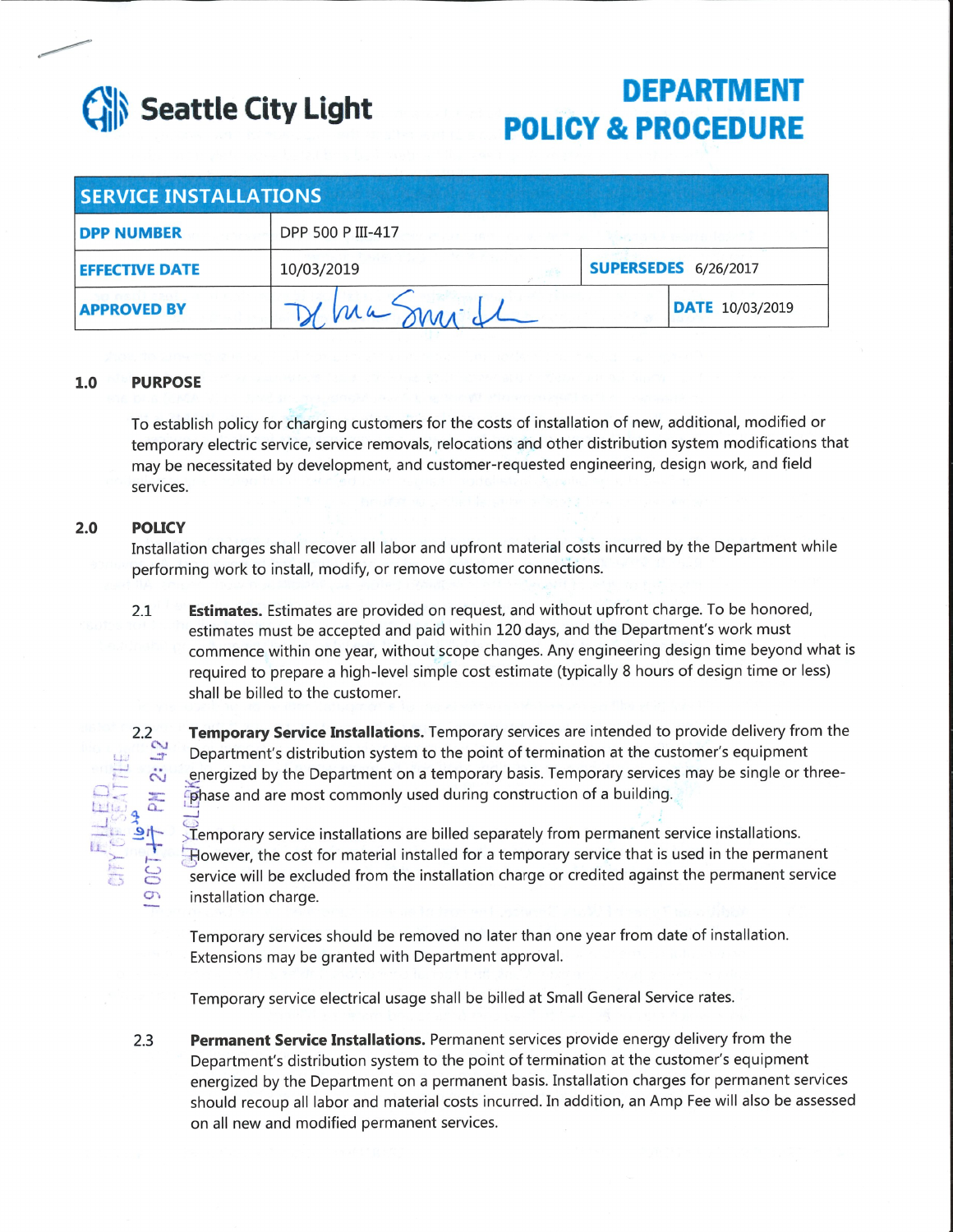- **2.3.1** *Amp Fee.* In addition to charges for labor and material costs, all permanent services shall be charged an Amp Fee (see Table 1) that reflects the amperage of new capacity added to the distribution system. Amp Fees will be identified and listed separately from other installation charges and are not included in time and materials threshold calculations.
- $2.4$ **Installation Charges.** The following charging policies apply to both temporary and permanent installations. Cost thresholds are inclusive of all estimated charges.
	- 2.4.1 *Fixed Charges.* Installation of services where the total cost is estimated to be **less than or equal to** \$50,000 (Looped Radial)/\$100,000 (Network) are charged fixed costs.

Charges are based on all labor and material costs incurred for typical segments of work that would be included in the installation services. Cost assumptions are based on data maintained in the Department's Work and Asset Management System (WAMS) and are typically updated annually, or in response to material changes in costs. WAMS is the Department's system of record for all labor and material costs for electric services.

For fixed charge billings, installation charges must be paid in full before any installation work begins, and there is no final billing or refund.

2.4.2 *Time and Materials Installations.* Installations totaling more than \$50,000 (Looped Radial)/\$100,000 (Network) are billed based on actual time and material cost. An advance payment of 20% of the estimate is required before any installation work begins. All fees (including 100% of the estimate) must be paid before service can be approved for connection and energized. A final bill made after the job is completed will adjust for actual time and material cost. If the final bill is not yet available, a preliminary billing (identified clearly as such) may be provided on request.

Final Bills will be revised only in the event of a computational error, or discovery of unbilled additional work outside the scope of the original estimate. If the bill revision totals \$10,000 or more, the Department will immediately notify the customer in writing that a bill revision is forthcoming. Revisions shall only be made within 12 months of issuance of the final bill.

- 2.4.3 *Payment Arrangements*. In general, payment is required as described in §2.4. Customers may make a written request to the proper level of authority for approval of payment arrangements for installation charges that differ from those described.
- $2.5$ **Additional Types of Work/Service.** The cost of all work performed by the Department specifically arising from customer request should be recouped through upfront charges. Incremental chargeable work includes, but is not limited to, establishing easements, meter enhancements, poles, line extensions, and special connectors. Tables 2-10 describe rates and charges for typical billable work. The following policies pertain to various types of chargeable work, which may be applied to fixed cost or time and materials billings.
	- 2.5.1 *Make Permanent Work.* Rewired services provided with temporary connections by non-Department personnel shall require permanent connection by the Department. The Department may add the connection charges to the customer's billing account if the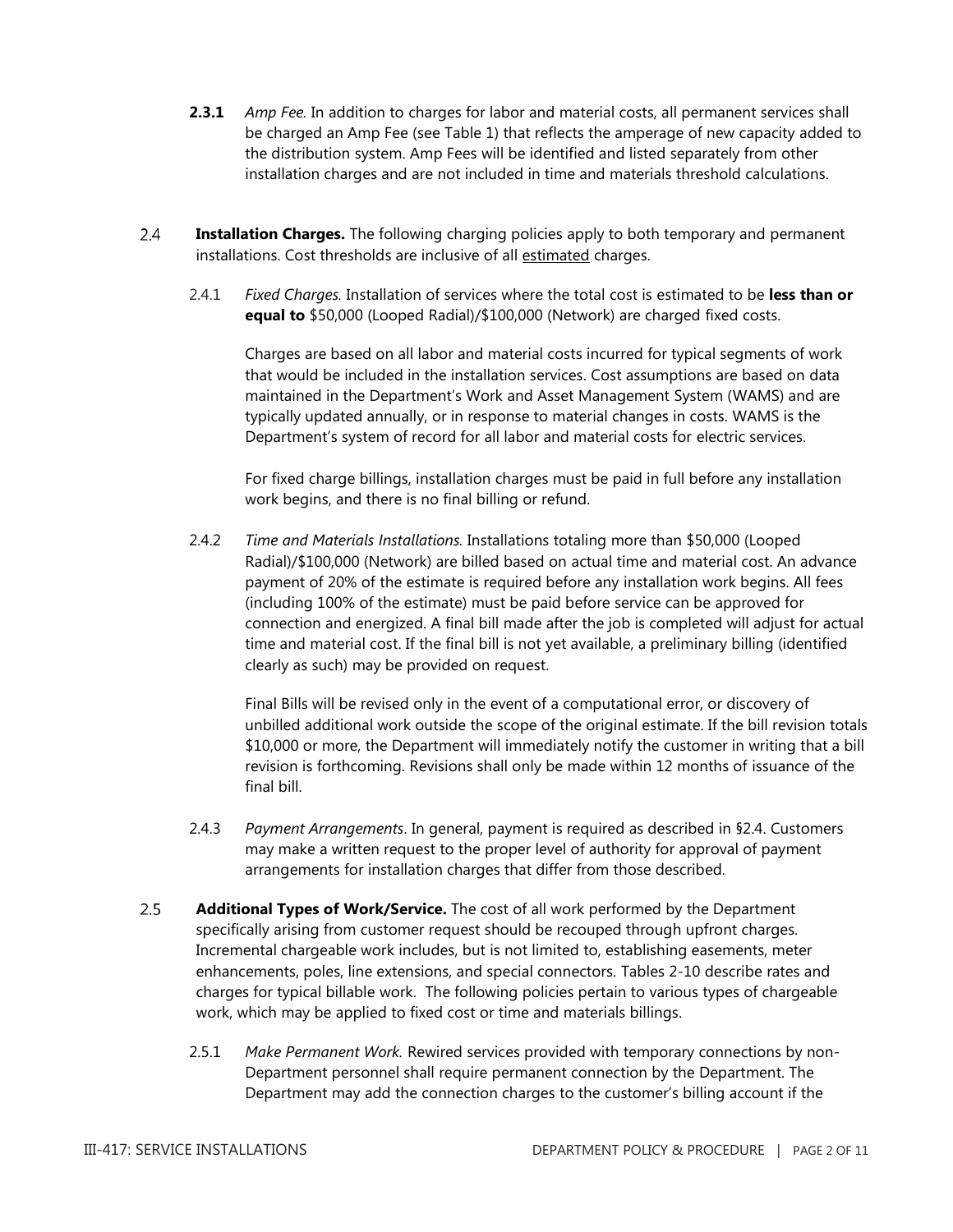customer commissioned the work. In this situation, work may precede the payment of installation charges.

- 2.5.2 *Daily Trip Charge.* The Department shall charge for every trip that is required. There may be more than one trip charge if a crew arrives on site and the installation is not ready as scheduled or does not meet the requirements and the crew has to come back. If the customer makes a specific request for an additional trip to complete service work, the customer will be charged for another trip charge.
- 2.5.3 *Safety Standby.* The Department shall provide safety standby for the contractor while conduit entry is being made into and while conductors are being pulled into energized Department facilities. Standby service charges will be based on the hourly rates in Table 9.
- 2.5.4 *Inspection/Review.* The Department shall provide inspection and review service for contractor-installed equipment and material between the customer's service connection point and the Department's distribution system to assure contractor compliance with Department specifications, standards, and requirements for service. All such inspections and/or reviews shall be charged based on the hourly rates in Table 9.
- 2.5.5 *Space Checks.* Space checks to verify socket to unit panel wiring may be performed at customer request or by Department requirement. Space checks are required for any new multi-unit construction, rewired multi-unit buildings, and may be required following address changes for multi-unit buildings. The costs associated with correcting abnormalities stemming from errors on the part the Department will be borne by the Department.
- 2.5.6 *Line Extensions.* Line extensions include requests for the extension of primary conductors or pole spans line extensions to serve a three-phase load in an area served by single-phase lines. The cost of line extensions is generally charged to the requestor. However, the Department may determine that a requested line extension serves a general need for future growth, in which case costs may be borne by the Department.

Line extensions must be located within established public right-of-way or private property for which the Department has a permanent easement. Customer-owned three-phase line extensions are prohibited.

For underground line extensions, the Department shall furnish and install the necessary conduit system required for the installation of an underground service crossing a street or alley, unless it is installed by a customer's private contractor. Costs required to construct a street crossing include labor and unsalvageable materials, as well as the cost of any construction permits, inspection fees, all backfill, and other restoration costs.

2.5.7 *Service Poles and Anchors.* Service poles in the rights-of-way or poles on private property that serve more than one customer are installed and maintained at Department cost. Other poles, such as poles to supply service to mobile homes, will be considered the responsibility of the requesting customer, for both installation and ongoing maintenance.

Service poles and anchors will be placed in accordance with the Requirements for Electric Service Connection. If a customer prefers a pole location with a more expensive installation cost than the least cost alternative, the customer is responsible for all incremental cost.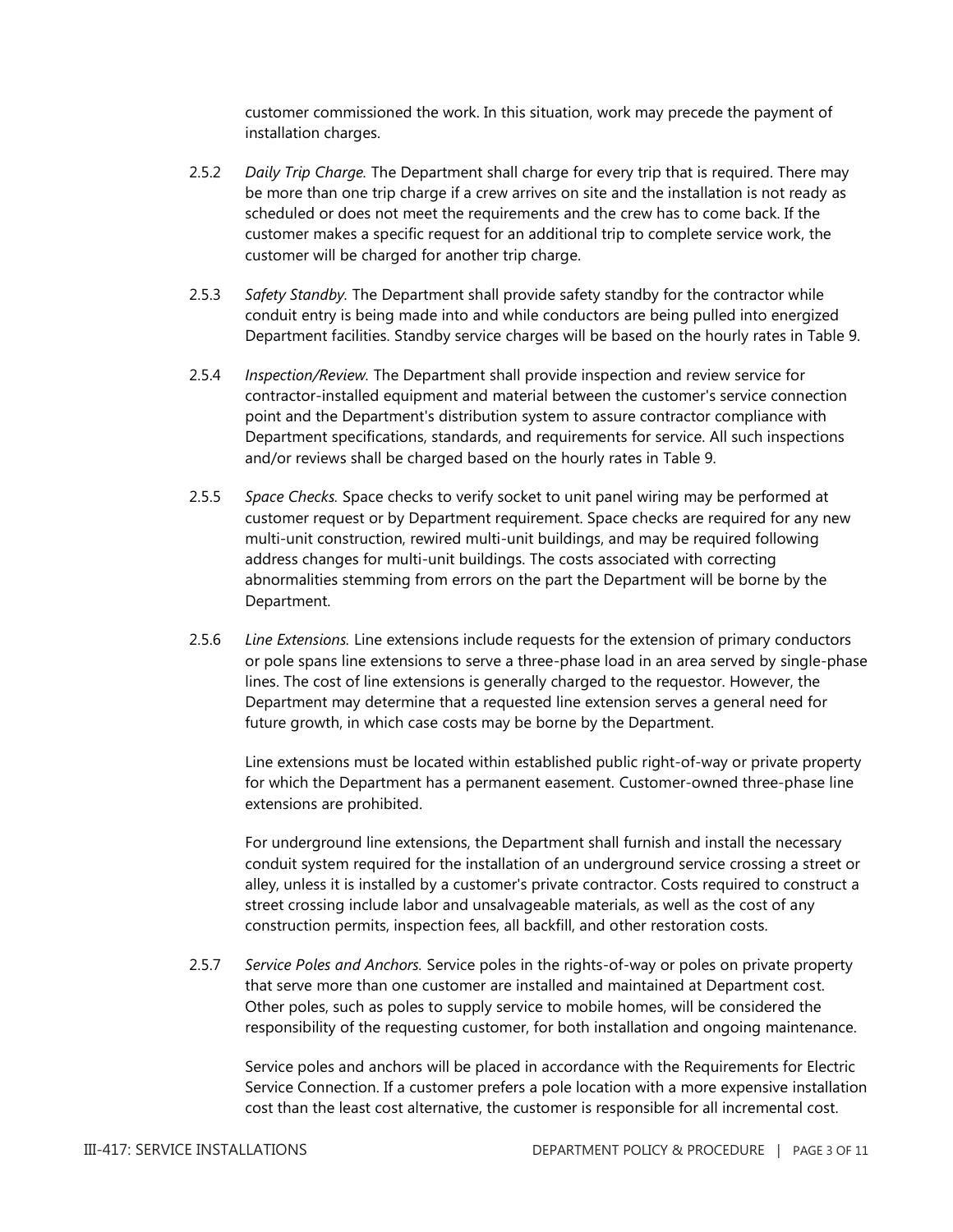- 2.5.8 *Pole and line relocations*. Pole and line relocations necessitated by a new or modified service or any type of development activity shall be paid for by the requesting party. The requesting party will also be responsible for communicating with and fulfilling the requirements of any other parties (e.g. telecom utilities) impacted by the relocation. The Department may waive some or all of the portion of the cost requirement if poles block a normal single access (i.e. driveway 20' or less in width) to an existing residence or are found to be in poor condition and needing replacement. Any additional expenses incurred over and above the direct pole replacement cost shall be billed to the requestor.
- $2.6$ **Permissible Offsets to Charges.** Construction of utility infrastructure by the customer is allowed under some circumstances. If the overall cost of the project is reduced, contributed work or assets are an allowable offset to charges. (e.g. the customer contributes a vault in a building and easement in lieu of building a vault under the road.) All such agreements are at the discretion of the Department and must be agreed to in advance and documented in an addendum to the service request.
- $2.7^{\circ}$ **Contractor Installed Services.** May be allowed at the discretion of the Department. Final connections to the distribution system energizing the customer's service are made solely by the Department, without exception.
- $2.8$ **No Standby Service.** Standby or alternate service shall not be installed or provided to customers unless there is a demonstratable public need for such backup service. The Department shall be the sole determinant of whether a request for standby service qualifies as a public benefit. Contracts for standby service that are already in effect will continue to be honored.
- 2.9 **Taxes.** Applicable taxes will be added on to the final billing for the service connection. Fees do not include taxes in the following tables.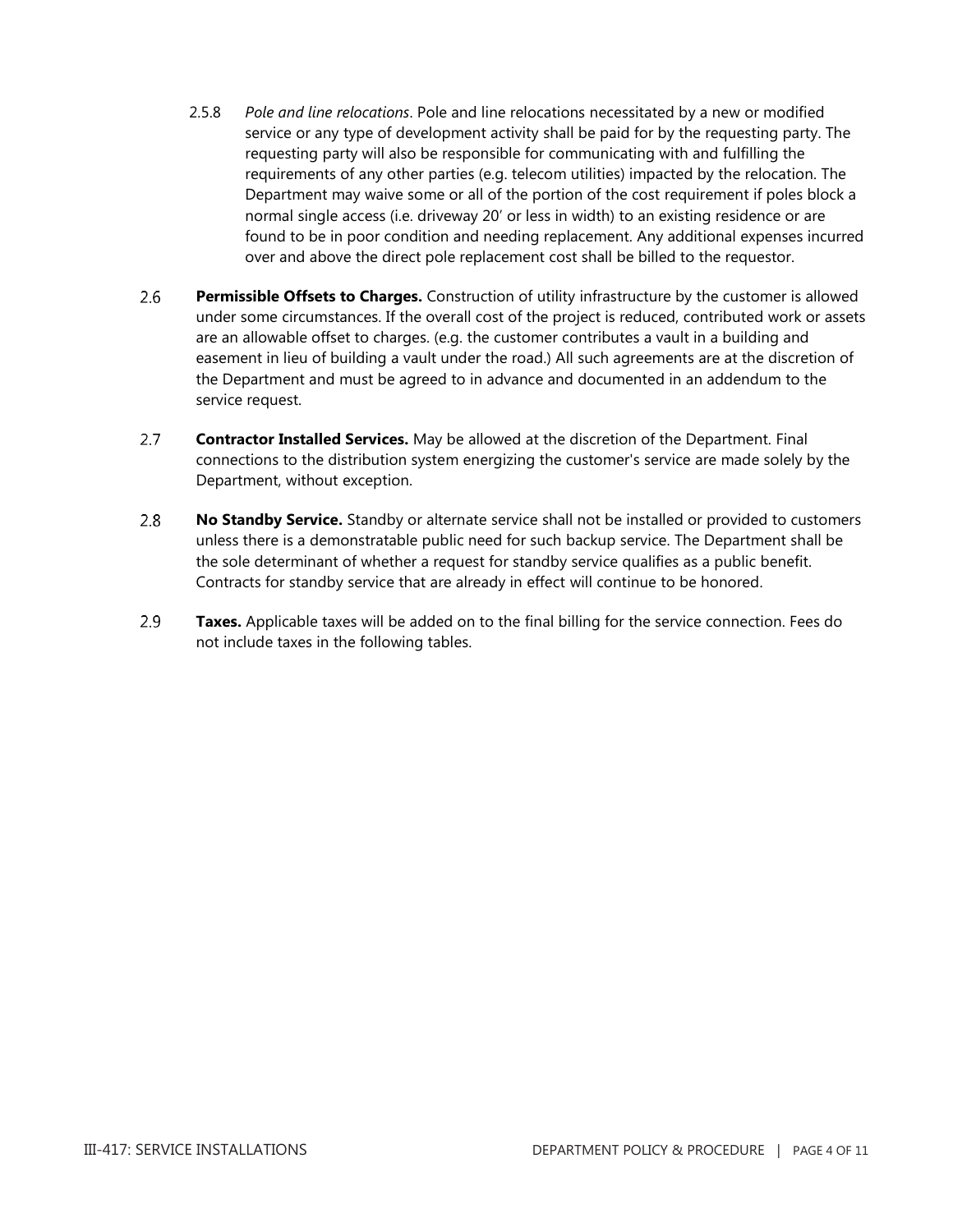| Voltage                                                                   | \$/Amp   | <b>Amp Credit</b> |  |  |  |
|---------------------------------------------------------------------------|----------|-------------------|--|--|--|
| 120/240 Single-Phase                                                      | \$3.83   | 200               |  |  |  |
| 120/208 Single-Phase                                                      | \$3.32   | 231               |  |  |  |
| 240/480 Single-Phase                                                      | \$7.67   | 100               |  |  |  |
| 277/480 Single-Phase                                                      | \$7.67   | 100               |  |  |  |
| 208/120 Three-Phase                                                       | \$5.49   | 133               |  |  |  |
| 240/120 Three-Phase (Open Delta)                                          | \$6.34   | 115               |  |  |  |
| 480/240 Three-Phase (Open Delta)                                          | \$12.68  | 58                |  |  |  |
| 480/277 Three-Phase                                                       | \$12.68  | 58                |  |  |  |
| 4,160/2,400 Three-Phase                                                   | \$109.88 | 7                 |  |  |  |
| 13.8k/7,970 Three-Phase                                                   | \$364.51 | 2                 |  |  |  |
| 26k/15,242 Three-Phase                                                    | \$686.76 | 1                 |  |  |  |
| Examples to illustrate the Amp Fee computation for various service types: |          |                   |  |  |  |

**Table 1: Amp Fee**

**1) New 200 A service at 120/240V Single-Phase:**

Amp Fee = \$3.83/Amp \* (200 Amps -200 Amp Credit) = \$0

**2) New building with two 3000 A and one 400 A service at 208/120V Three-Phase:**

Amp Fee = \$5.49/Amp \* (6400 Amps -133 Amp Credit) = \$34,430.02

**3) Existing service rewired from 4000 A to 5000 A at 480/277V Three-Phase:**

 Requested amps: 5000-4000 =1000 A Amp Fee = \$12.68/Amp \* (1000 Amps -58 Amp credit) = \$11,946.61

**4) Existing service rewired with no increase service size (e.g. 600 A to 600 A)**

Amp Fee  $=$  \$0.

**Note: Amp Fee is separate and not included in the \$50,000 (Looped Radial) and \$100,000 (Network) time and material threshold calculations.**

| Table 2: Standard Installation Charges for Temporary Services |  |  |
|---------------------------------------------------------------|--|--|
|---------------------------------------------------------------|--|--|

|                                        | <b>Service</b> | Overhead   Underground<br><b>Service</b> |
|----------------------------------------|----------------|------------------------------------------|
| <b>Residential and Non-residential</b> | \$700          | \$1,375                                  |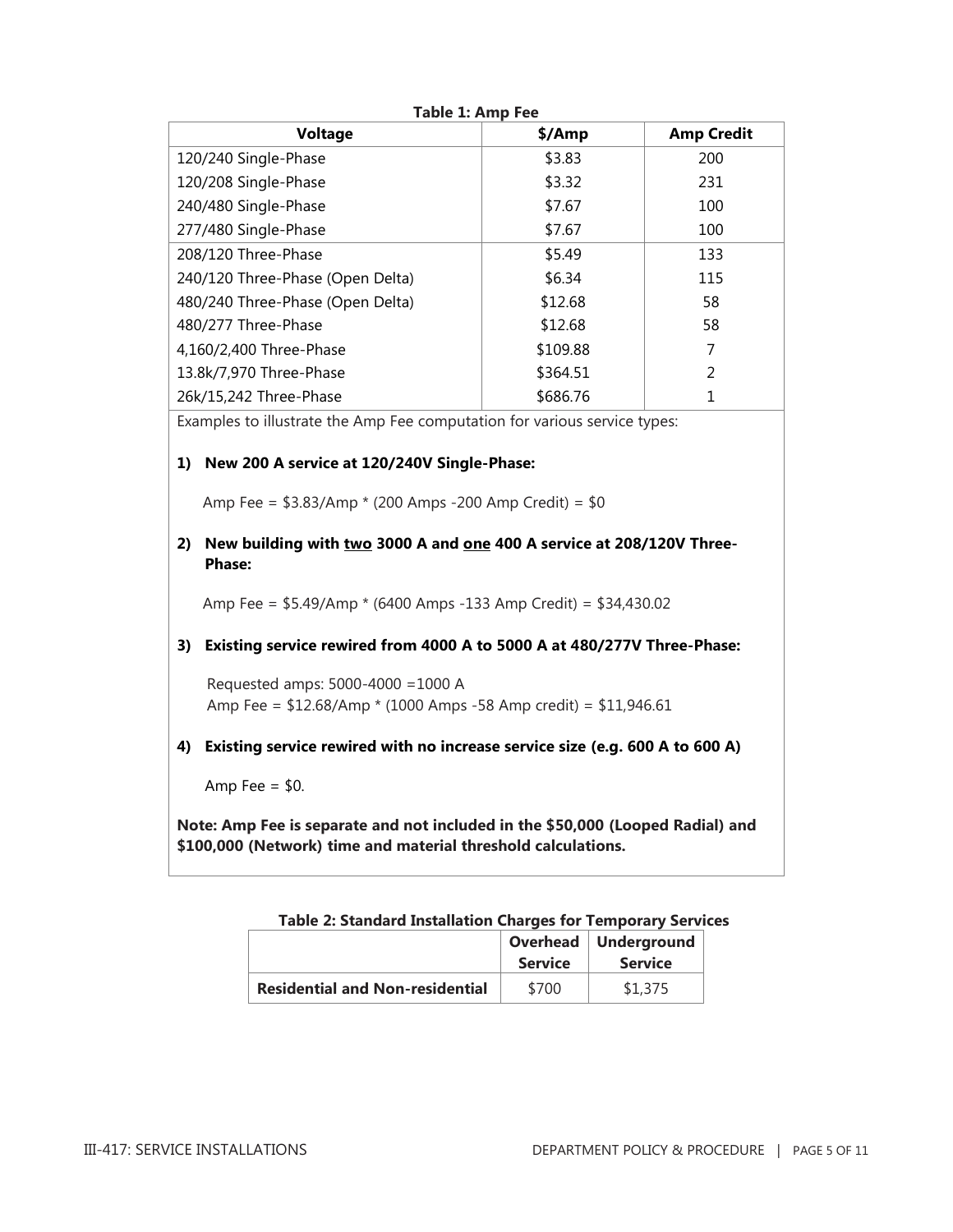| Single - Phase                 |                                |                           |                               |               |  |  |
|--------------------------------|--------------------------------|---------------------------|-------------------------------|---------------|--|--|
| <b>Conductor Size</b>          | #2 AL TP                       | <b>1/0 AL TP</b>          | <b>4/0 AL TP</b>              | (2) 4/0 AL TP |  |  |
| Conductor Installation (\$/ft) | \$3.63                         | \$4.02                    | \$7.50                        | \$15.00       |  |  |
| Hardware Installation          | \$37                           | \$37                      | \$120                         | \$240         |  |  |
| Each Bridle                    | \$413                          | \$413                     | \$413                         | \$413         |  |  |
|                                |                                | <b>Three-Phase</b>        |                               |               |  |  |
| <b>Conductor Size</b>          | #2 AL QP                       | <b>1/0 AL QP</b>          | <b>4/0 AL QP</b>              | (2) 4/0 AL QP |  |  |
| Conductor Installation (\$/ft) | \$4.03                         | \$4.89                    | \$8.71                        | \$17.42       |  |  |
| Hardware Installation          | \$37                           | \$37                      | \$140                         | \$279         |  |  |
| Each Bridle                    | \$413                          | \$413                     | \$413                         | \$413         |  |  |
|                                |                                | <b>Special Connectors</b> |                               |               |  |  |
| <b>Single-Phase</b>            |                                |                           | <b>Three-Phase</b>            |               |  |  |
|                                | $3-4$ pos                      | \$961                     | $4-4$ pos                     | \$1,281       |  |  |
|                                | $3-6$ pos                      | \$1,806                   | $4-6$ pos                     | \$2,454       |  |  |
|                                | <b>Metering - Single-Phase</b> |                           | <b>Metering - Three-Phase</b> |               |  |  |
|                                | Self-Contained<br>Meter        | \$383                     |                               |               |  |  |
|                                | Install < 480V CT              | \$64                      | Install < 800A CT             | \$510         |  |  |
|                                | Install $\geq 800A$ CT         | \$766                     |                               |               |  |  |
| <b>Additional Charges</b>      |                                |                           |                               |               |  |  |
| Engineering                    | \$1,796                        |                           |                               |               |  |  |
| Service Assessment             | \$536                          |                           |                               |               |  |  |
| Install Keybox: Knox           | \$897                          |                           |                               |               |  |  |

# **Table 3: Standard Installation Charges for Overhead Service**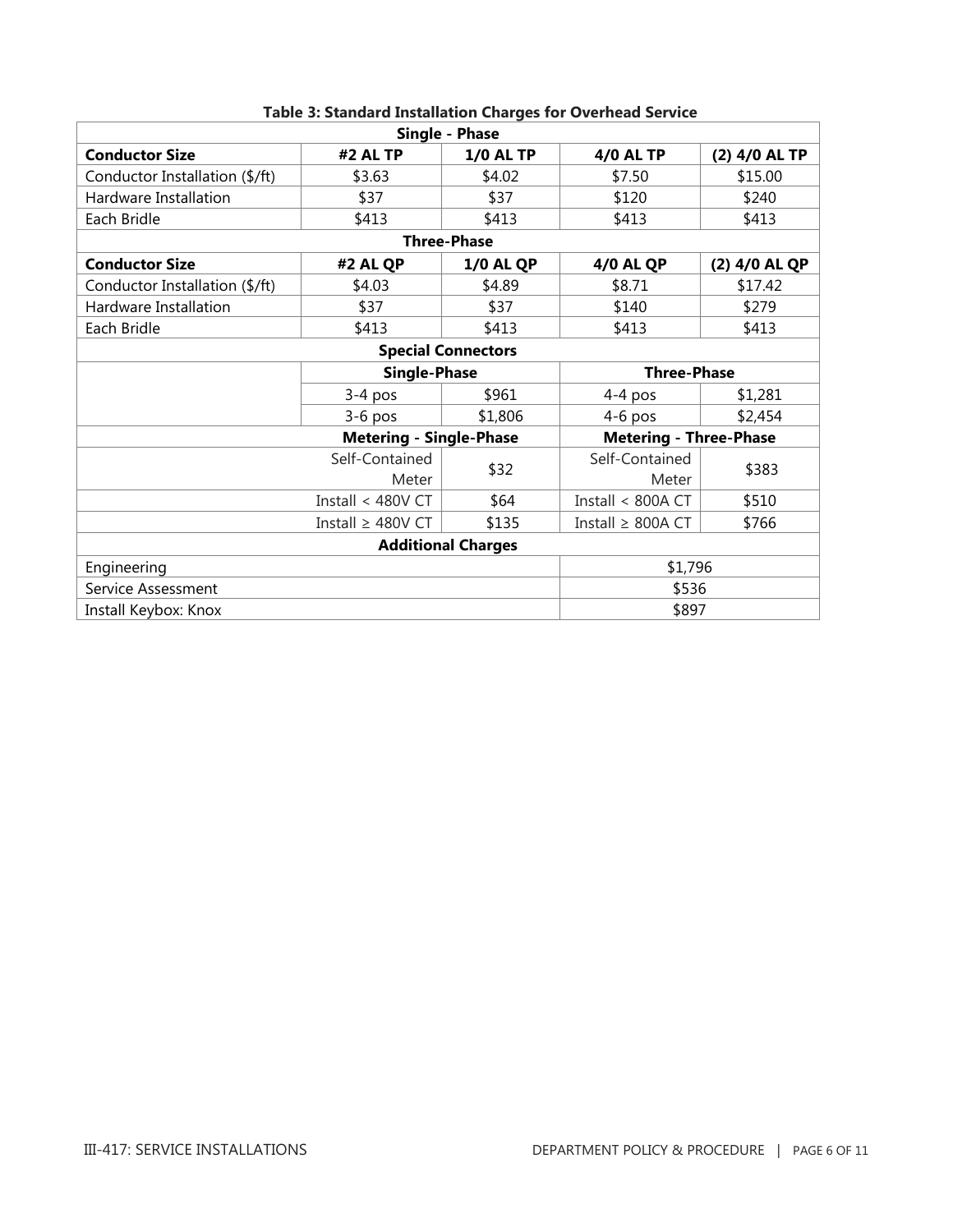| <b>Single-Phase</b>                       |                        |                                     |                    |                               |               |
|-------------------------------------------|------------------------|-------------------------------------|--------------------|-------------------------------|---------------|
| <b>Conductor Size</b>                     | <b>4/0 AL TX</b>       | <b>350 AL TX</b>                    | <b>500 AL TX</b>   | (2) 350 AL TX                 | (2) 500 AL TX |
| Conductor Installation (\$/ft)            | \$7.69                 | \$9.32                              | \$11.94            | \$18.65                       | \$23.89       |
| <b>Connections at Pole</b>                | \$103                  | \$162                               | \$185              | \$324                         | \$369         |
| Connections at Vault/Handhole             | \$736                  | \$736                               | \$736              | \$1,473                       | \$1,473       |
| <b>Connections at Termination Point</b>   | \$736                  | \$736                               | \$736              | \$1,473                       | \$1,473       |
|                                           |                        | <b>Three-Phase</b>                  |                    |                               |               |
|                                           |                        | 350 KCMIL                           | <b>500 KCMIL</b>   | (2) 350 KCMIL                 | (2) 500 KCMIL |
| <b>Conductor Size</b>                     | <b>4/0 AL QX</b>       | <b>AL QX</b>                        | <b>AL QX</b>       | <b>AL QX</b>                  | <b>AL QX</b>  |
| Conductor Installation (\$/ft)            | \$9.80                 | \$11.96                             | \$13.36            | \$23.91                       | \$26.72       |
| <b>Connections at Pole</b>                | \$103                  | \$167                               | \$190              | \$334                         | \$379         |
| Connections at Vault/Handhole             | \$879                  | \$879                               | \$879              | \$1,758                       | \$1,758       |
| <b>Connections at Termination Point</b>   | \$879                  | \$879                               | \$879              | \$1,758                       | \$1,758       |
|                                           |                        | <b>Special Connectors</b>           |                    |                               |               |
| <b>Single-Phase</b><br><b>Three-Phase</b> |                        |                                     |                    |                               |               |
|                                           |                        | $3-3$ pos                           | \$816              | $4-3$ pos                     | \$993         |
|                                           |                        | $3-4$ pos                           | \$1,017            | $4-4$ pos                     | \$1,356       |
|                                           |                        | $3-6$ pos                           | \$1,700            | $4-6$ pos                     | \$2,314       |
|                                           |                        | <b>Extend Conduit Riser on Pole</b> |                    |                               |               |
|                                           |                        |                                     | <b>Pole Riser</b>  | <b>Extension with</b>         |               |
|                                           |                        |                                     | <b>Extension</b>   | Weatherhead                   |               |
|                                           |                        | 3 Inch Conduit                      | \$339              | \$373                         |               |
|                                           |                        | 4 Inch Conduit                      | \$354              | \$500                         |               |
|                                           |                        | <b>Metering - Single-Phase</b>      |                    | <b>Metering - Three-Phase</b> |               |
|                                           |                        | Self-Contained                      |                    | Self-Contained                |               |
|                                           |                        | Meter                               | \$32               | Meter                         | \$383         |
|                                           |                        | Install $\leq$ 480V CT              | \$64               | Install ≤ 800A CT             | \$510         |
| Install $\geq$ 480V CT                    |                        |                                     | \$135              | Install $\geq 800A$ CT        | \$766         |
| <b>Additional Charges</b>                 |                        |                                     |                    |                               |               |
|                                           | Engineering<br>\$1,796 |                                     |                    |                               |               |
|                                           |                        |                                     | Service Assessment | \$536                         |               |
| \$897<br>Install Keybox: Knox             |                        |                                     |                    |                               |               |

#### **Table 4: Standard Installation Charges for Looped Radial Underground Service**

## **Table 5: Easement Charges**

| Recording Fee     | \$74  |
|-------------------|-------|
| Real Estate Agent | \$614 |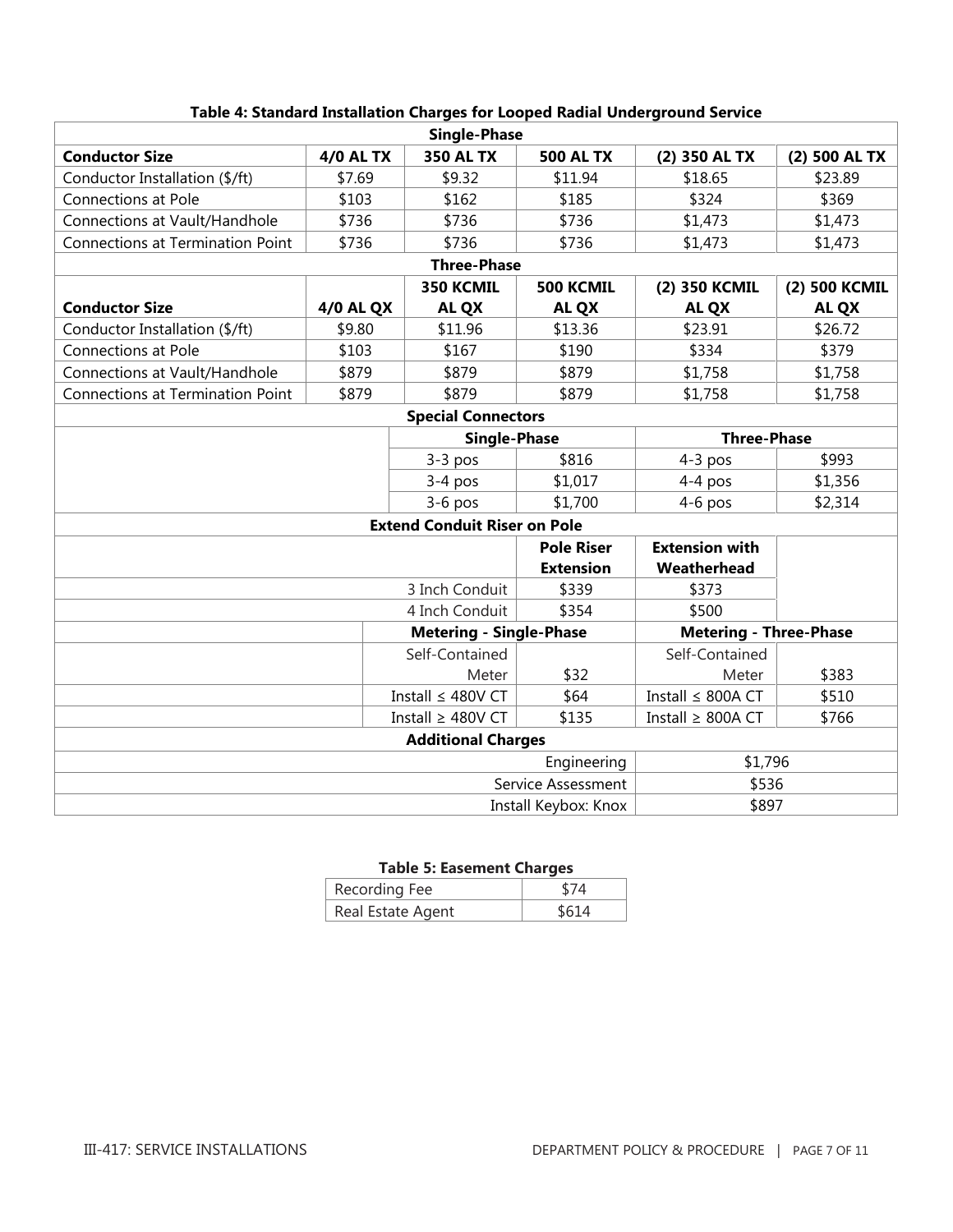| <b>Overhead and Underground Services</b> |         |  |  |  |
|------------------------------------------|---------|--|--|--|
| Line Service Crew                        | \$540   |  |  |  |
| Overhead Pole Crew                       | \$1,040 |  |  |  |
| Overhead Line Crew                       | \$1,045 |  |  |  |
| <b>Underground Crew</b>                  | \$1,073 |  |  |  |
| <b>Meter Services</b>                    |         |  |  |  |
| Meter Crew (2 Person)                    | \$507   |  |  |  |
| Meter Crew (1 Person)                    | \$240   |  |  |  |
| <b>Electrical Reviewer</b>               |         |  |  |  |
| and Inspection Services                  |         |  |  |  |
| Electrical Reviewer (1 Person)           | \$146   |  |  |  |
| Crew Coordinator (1 Person)              | \$136   |  |  |  |
| Civil Inspector (1 Person)               | \$156   |  |  |  |

#### **Table 6: Daily Trip Charges\***

\*Based on travel within service area.

|  |  | <b>Table 7: Space Check Charges</b> |
|--|--|-------------------------------------|
|  |  |                                     |

| 1-4 Meters       | \$202   |
|------------------|---------|
| 5-8 Meters       | \$270   |
| 9-20 Meters      | \$675   |
| 21-100 Meters    | \$1,148 |
| Every 100 Meters | \$3,573 |

|  | Table 8: Charges for Customer-Requested Meter Enhancements |  |  |
|--|------------------------------------------------------------|--|--|
|--|------------------------------------------------------------|--|--|

|                                                                  | <b>All other</b> | Live service |
|------------------------------------------------------------------|------------------|--------------|
| <b>Add KYZ Pulse</b>                                             | services         | over 300V    |
| Pulse added to one meter                                         | \$631            | \$887        |
| Each additional meter                                            | \$531            | \$723        |
|                                                                  | <b>All other</b> | Live service |
| Add load profile to existing meter                               | services         | over 300V    |
| <b>First Meter</b>                                               | \$441            | \$696        |
| Each additional meter                                            | \$341            | \$468        |
|                                                                  | <b>All other</b> | Live service |
| Add modem to existing meter with load profile                    | services         | over 300V    |
| <b>First Meter</b>                                               | \$844            | \$1,100      |
| Each additional meter                                            | \$717            | \$844        |
| <b>Add Virtual Totalizer</b>                                     |                  |              |
| Set up new virtual totalizer with 2 meters totalized             | \$255            |              |
| Each additional modem meter added to a new or existing totalizer | \$64             |              |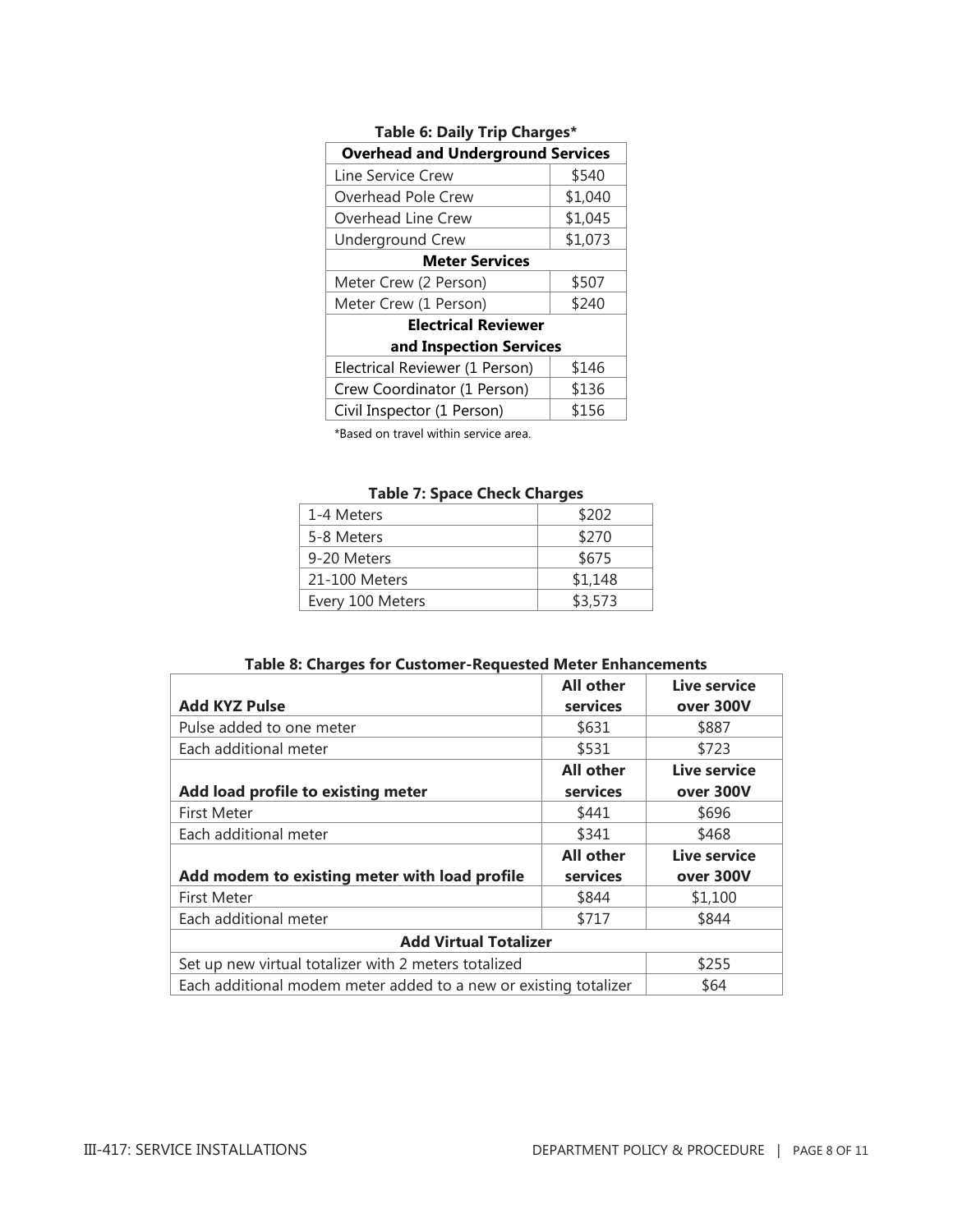| Table 9. Stalludiu Hourly Rates |               |                 |
|---------------------------------|---------------|-----------------|
| <b>Hourly rate</b>              | <b>Normal</b> | <b>Overtime</b> |
| <b>Electrical Reviewer</b>      | \$146         | \$166           |
| Crew Coordinator                | \$155         | \$171           |
| Civil Inspector                 | \$135         | \$153           |

## **Table 9: Standard Hourly Rates**

| Pole Delivery         | \$415   |
|-----------------------|---------|
| Pole Install Truckset | \$2,052 |
| Pole Install Handset  | \$3,998 |
| Anchor                | \$408   |
| <b>Guy Wire</b>       | \$604   |
| Pipe Brace Guy Wire   | \$691   |
|                       |         |

#### **Table 10: Standard Pole Rates**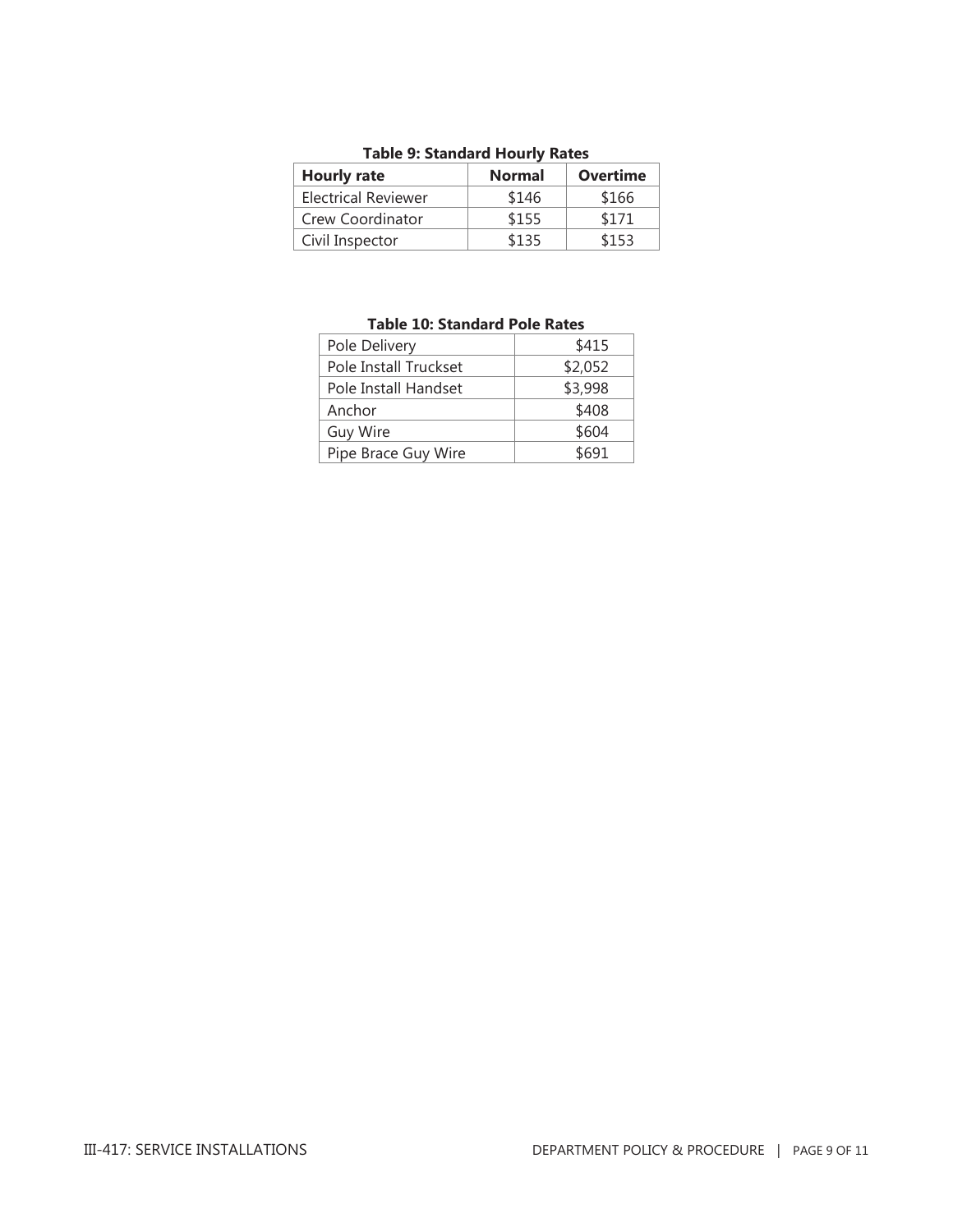#### **3.0 DEFINITIONS**

- $3.1$ **Daily Trip Charge.** The trip charge includes the labor duration for average service territory travel time, safety tailboard, material handling/loading, and site setup.
- $3.2$ **Enlarged/Expanded Service.** An increase in the electrical load-carrying capacity of a customer's service. At premises having an existing service that exceeds the ampacity limits specified in the "Requirements for Electric Service Connection" manual, load additions that necessitate additional service installation work by the Department are defined as enlarged/expanded services.
- $3.3$ **Looped Radial.** The Department's distribution system outside of the network areas that has a single source of supply. Also referred to as "Non-Network".
- $3.4$ **Network.** Distribution service from multiple sources of supply operating in parallel, which offers a high degree of reliability. Network service in Seattle can be found in Downtown, South Lake Union, University District and First Hill neighborhoods.
- $3.5^{\circ}$ **Point of Termination.** Where the Department's system ends and connects to the electrical system owned by the customer.
- $3.6$ **Service.** Energy delivery from the Department's distribution system to the point of termination at the customer's equipment.
- $3.7<sup>2</sup>$ **Service Removal.** The removal of all Department-owned electric service equipment including electrical conductors and meters. In the case of very large services, removals may include transformers and transformer meters.
- $3.8<sup>2</sup>$ **Service Size (or Service Rating).** The greater of the maximum nameplate ampere rating of the main service disconnect and the main service panel. In the absence of a single main service disconnect, the service rating is defined as the maximum nameplate rating of the main service bus or the rating of the main busing in the service entrance panel, whichever applies. In buildings where multiple services are connected from one service drop or lateral, the service rating for the building shall be the sum of the individual services.

#### **4.0 REFERENCES**

- $4.1$ Seattle Municipal Code Section 21.49 and as the same may be amended or superseded.
- $4.2$ Seattle City Light "Requirements for Electric Service Connection" Manual.
- 4.3 City of Seattle Municipal Code Chapter 3.02, the Administrative Code.
- **APPENDIX:** Distribution: Posted online at <https://seattlegov.sharepoint.com/sites/SCL/DPP/DPP2013/default.aspx> and at<http://www.seattle.gov/light/policies/>

#### **REVISION HISTORY:**